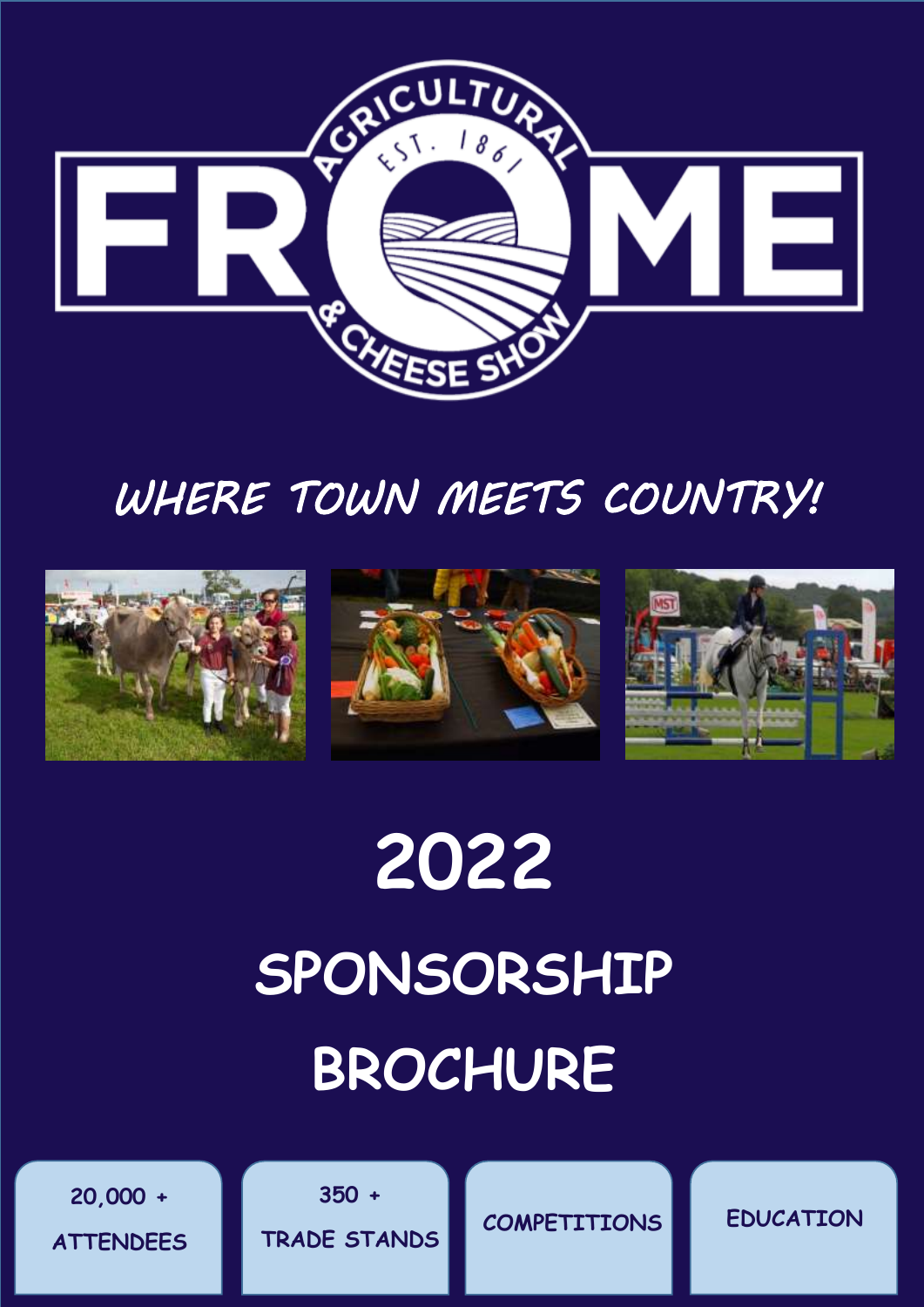

### **SATURDAY 10TH SEPTEMBER 2022**

The Frome Agricultural & Cheese Show was one of the few shows in the country to go ahead in 2021. We saw over 20,000 people through our gates and had record horse and livestock entries, including over 500 sheep! We are a traditional agricultural show supporting British Farming. While showcasing our livestock classes, machinery demonstrations and history of the show, we aim to educate our visitors on rural traditions and where their food comes from, including the hard work farmers do 365 days of the year.

We are home to the prestigious Global Cheese Awards, one of the oldest, most respectable industry events in the country where we celebrate producers and retailers of all sizes from across the globe. For over 160 years, the event has provided producers and retailers with a platform from which to showcase their latest and best offering; not just on the trade and judging day but also at the public show held on the following Saturday.

The Frome Agricultural & Cheese Show offers a full day of entertainment from show jumping to a motorbike extravaganza, not forgetting our Home, Handicraft and Horticulture marquee and our Dog Ring where you will find the popular Dog Show and dog demonstrations. We also aim to have as much free children's entertainment including clayser clay shooting, archery and circus skills. Not forgetting our Food & Drink area where we try and support many local food producers.

As a charity with aims to utilise our annual show as a means to educate attendees about the agricultural industry, we are continually looking for ways to ensure our objectives are met whilst giving visitors a great fun, value day out. Only with the support of our sponsors are we able to do so. We have split our sponsorship of the show in order to offer you a range of options, whether this be to sponsor a class or a specific section of the show, in return we can offer brand exposure along with tickets for you to be able to come along and enjoy the show.

Please find enclosed in this document our 2022 sponsor brochure and we would be delighted to welcome you to this years show on Saturday 10<sup>th</sup> September.

Best Wishes,

**Charlotte O'Neill Showground Manager** 

**E:** [info@fromecheeseshow.com](mailto:info@fromecheeseshow.com) **T:** 01373 463600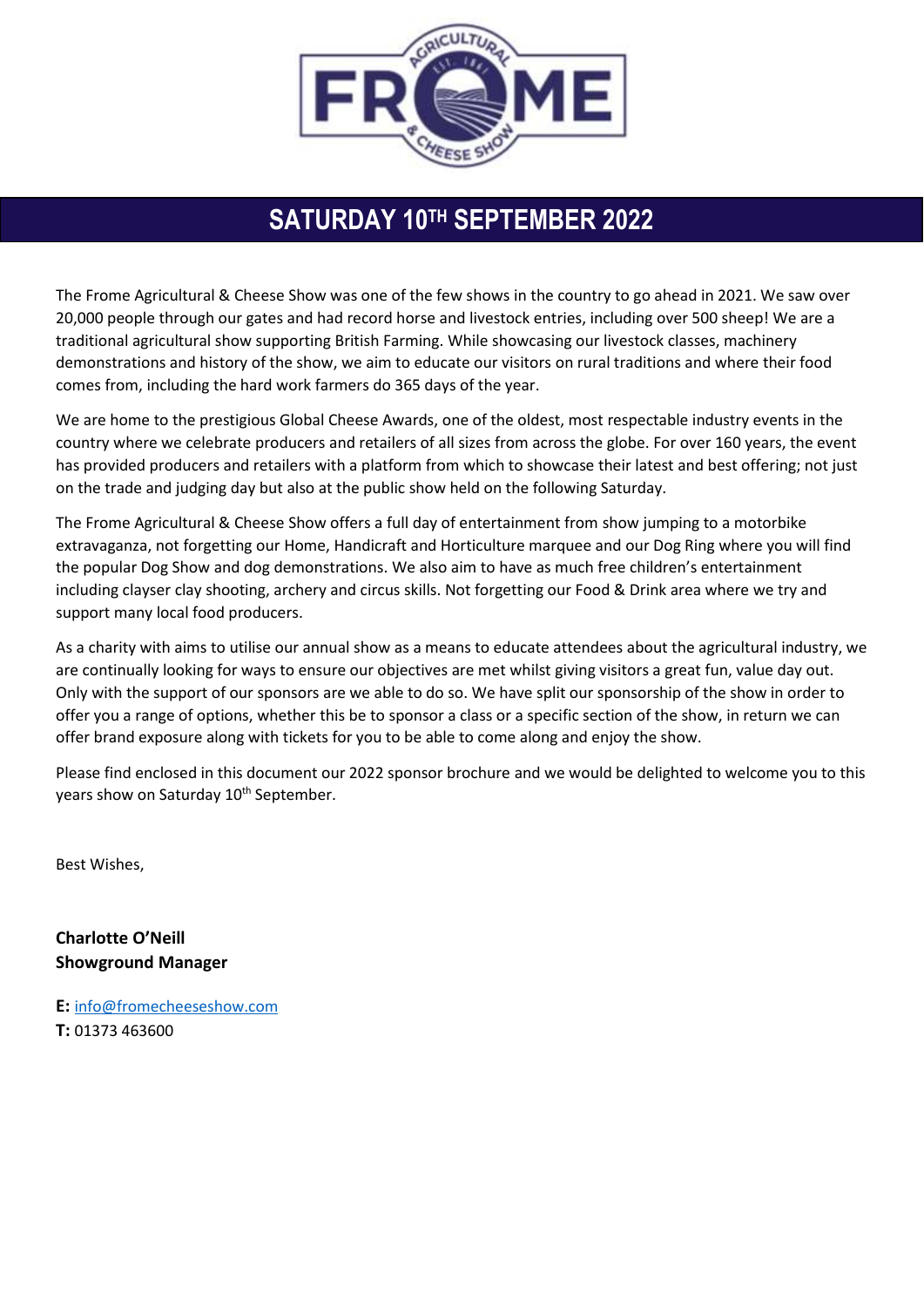

### **HEADLINE SPONSOR £5,000 + VAT**

**The Headline Sponsorship package gives the highest brand awareness. We will work with you to offer the most prominent brand exposure pre, during and post Show reaching thousands of people. This package includes ticket allocation, hospitality and brand exposure across multiple marketing channels.** 

- Sponsor to be referred to as the '**Headline Sponsor**.'
- $\rightarrow$  Show Website:
	- Logo, business description and link to your website on our main sponsor's page.
	- Logo and link to your website on the logo carousel.
	- Logo included on the Website Header Photo.
- $\rightarrow$  Sponsors name to be included when talking about the Show:
	- Social Media: including tags, social media competitions, Facebook Header Photo and Instagram Bio.
	- Press Release
	- Radio interviews
- $\rightarrow$  Leaflet in Exhibitor & Trade Packs.
- $\rightarrow$  Sponsors Logo to be featured on all Official Show promotional material:
	- **Leaflets**
	- **Posters**
- $\rightarrow$  Logo to be included in Competition Schedules.
- $\rightarrow$  Advert included in the newsletters to our Members.

### **SHOW DAY**

- $\rightarrow$  £200 Trade Stand Allowance.
- $\rightarrow$  1 Page Advert in the Official Show Guide
- $\rightarrow$  Banner space in the Main Ring, Village Green, Countryside Pursuits, Livestock and Horse Rings.
- $\rightarrow$  PA announcements in the Main Ring, Village Green, Countryside Pursuits, Livestock and Horse Rings.
- $\rightarrow$  Sponsor can provide branding at YELLOW, BLUE and YELLOW Car Park entrances/exits.
- $\rightarrow$  Headline Sponsor to feature on the 'What's On Where' boards positioned around the Show.
- $\rightarrow$  Headline Sponsor to sponsor a class of their choice and present an award.
- $\rightarrow$  Show Ticket Allocation.
- $\rightarrow$  Lunch Ticket Allocation for the Members Pavilion.
- $\rightarrow$  4 Ringside Vehicle Passes.
- $\rightarrow$  2 Forward Vehicle Passes.
- Global Cheese Awards Dinner Ticket Allocation for **Thursday 8th September.**

### **ASSOCIATE SPONSOR £3,000 + VAT**

**We also offer an Associate Sponsor package which still comes with a huge range of branding opportunities and awareness. For more information please contact the Show Office.**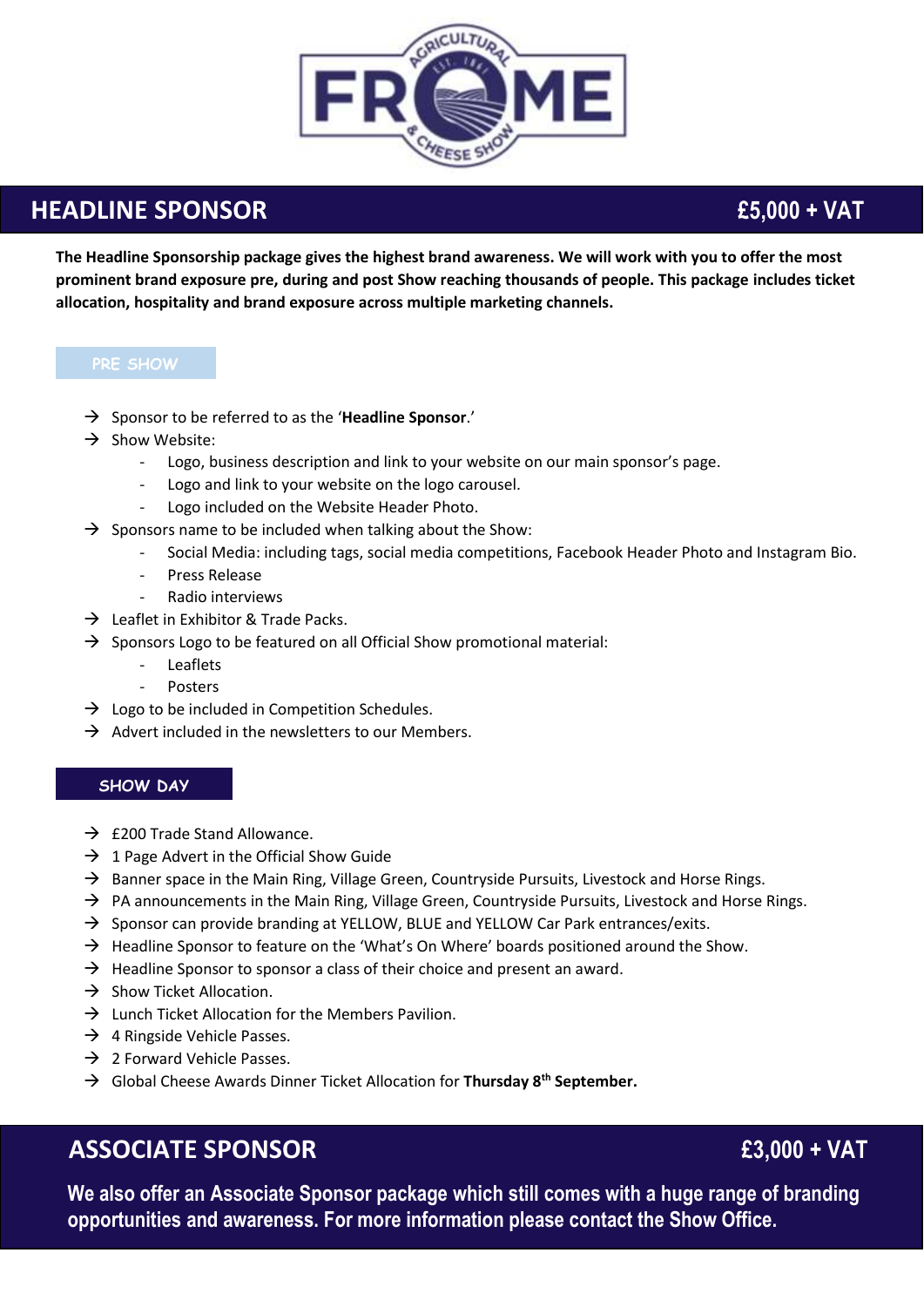### **MAIN RING SPONSOR £2,000 + VAT**

**The Main Ring is at the core of the Show, overlooked by our Members Pavilion, the ring attracts spectators all throughout the day. For the duration of the Show the ring is host to some of our horse classes and Show Jumping but not forgetting the Grand Parade of Livestock in the afternoon.** 

- $\rightarrow$  The Main Ring to become '(Sponsors Name) Main Ring.'
- $\rightarrow$  Show Website:
	- Logo, business description and link to your website on our main sponsor's page.
	- Logo and link to your website on the logo carousel.
- $\rightarrow$  Sponsors name to be included when talking about the Main Ring:
	- Social Media
	- Press Release
	- $\rightarrow$  Leaflet in Exhibitor & Trade Packs.
- $\rightarrow$  Name when mentioning the Main Ring, including PA announcements throughout the day.
- $\rightarrow$  Logo and name printed in the Official Show Guide.
- $\rightarrow$  % page advert in the Official Show Guide.
- $\rightarrow$  Up to 8 Arena Banners to go up on the inside and outside of the Main Ring (Sponsor to provide).
- $\rightarrow$  Banner opportunities elsewhere within the Show.
- $\rightarrow$  2 Ringside Vehicle Passes.
- $\rightarrow$  6 Show Tickets & 6 Sponsor Badges.
- $\rightarrow$  6 Lunch Tickets for the Members Pavilion.

### **VILLAGE GREEN RING SPONSOR £1,500 + VAT**

**The Village Green is a smaller Ring adjacent to the Main Ring. We have multiple demonstrations take place throughout the day from Falconry, Heavy Horses and the Mounted Games.** 

- $\rightarrow$  The Village Green to become '(Sponsors Name) Village Green.'
- $\rightarrow$  Show Website:
	- Logo, business description and link to your website on our main sponsor's page. Logo and link to your website on the logo carousel.
- $\rightarrow$  Sponsors name to be included when talking about the Main Ring:
	- Social Media
	- Press Release
- $\rightarrow$  Leaflet in Exhibitor & Trade Packs.
- $\rightarrow$  Name when mentioning the Main Ring, including PA announcements throughout the day.
- $\rightarrow$  Logo and name printed in the Official Show Guide.
- $\rightarrow$  % page advert in the Official Show Guide.
- $\rightarrow$  Up to 6 Arena Banners to go up on the inside and outside of the Village Ring (Sponsor to provide).
- $\rightarrow$  Banner opportunities elsewhere within the Show.
- $\rightarrow$  1 Ringside Vehicle Pass and 1 Forward Vehicle Pass.
- $\rightarrow$  5 Show Tickets & 5 Sponsor Badges.
- $\rightarrow$  5 Lunch Tickets for the Members Pavilion.











**Y**

**S H O W**

**D A Y**

**P**

**H O W**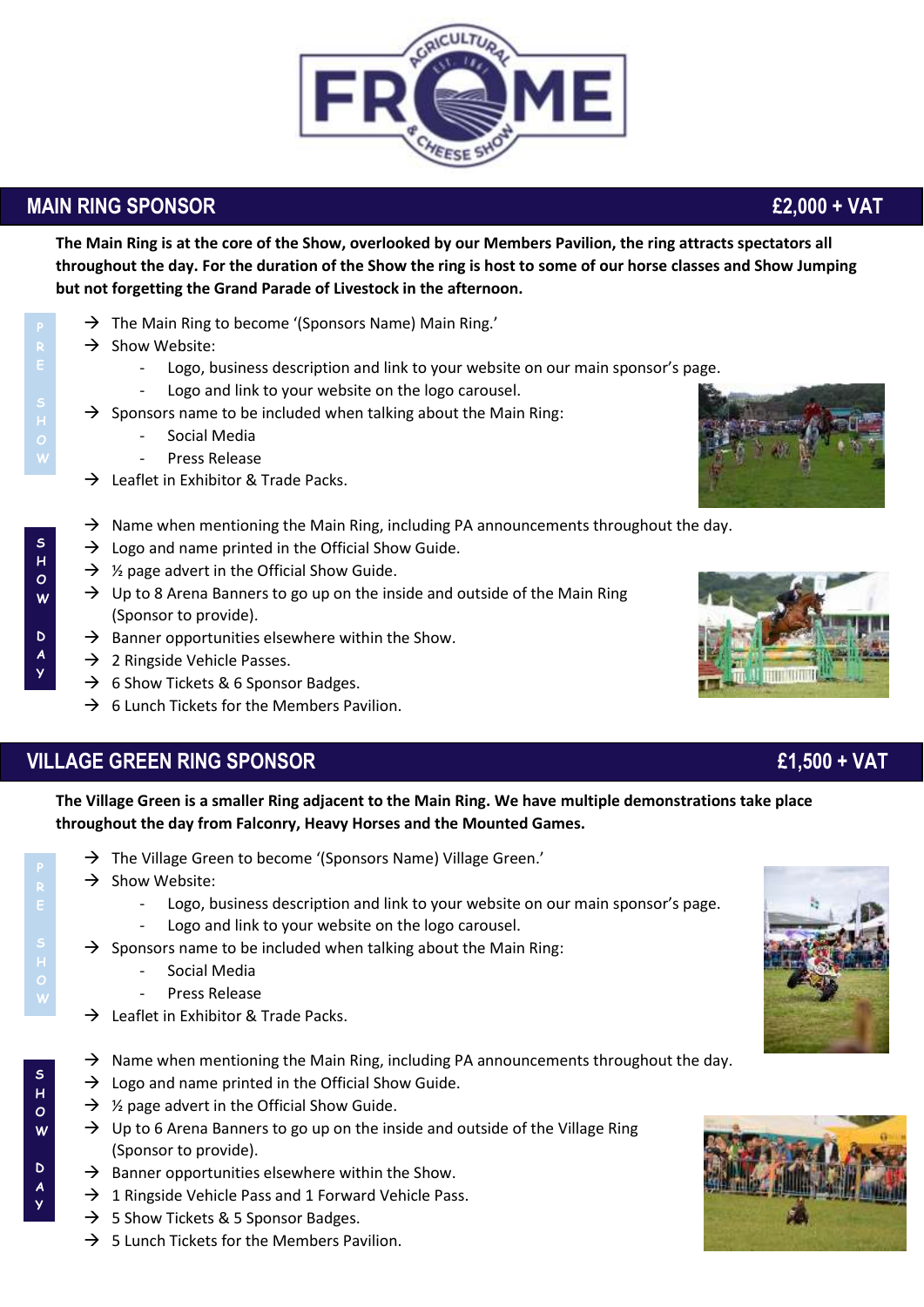### **MEMBERS' PAVILION £1,500 + VAT**

**The Member's Pavilion is home to our Members, Patrons, Sponsors and Judges on Show Day. Along with the restaurant, bar and private toilets, you are able to enjoy all the entertainment in the Main Ring.** 

- $\rightarrow$  Members' Area to become 'Members' Pavilion sponsored by (Sponsors Name).'
- $\rightarrow$  Show Website:
	- Logo, business description and link to your website on our main sponsor's page.
	- Logo and link to your website on the logo carousel.
- $\rightarrow$  Sponsors name to be included when talking about the Members' Pavilion:
	- Social Media
	- Press Release
- $\rightarrow$  Leaflet in Membership Packs.
- $\rightarrow$  Logo to be included on correspondence with Members.
- $\rightarrow$  PA announcements throughout the day in the Main Ring.
- $\rightarrow$  Logo and name printed in the Official Show Guide.
- $\rightarrow$  % page advert in the Official Show Guide.
- $\rightarrow$  Sponsor can provide pop ups/ promotional material in the Members' Pavilion.
- $\rightarrow$  Up to 3 banners in the Members' Pavilion and Lawn.
- $\rightarrow$  1 banner to go in the Main Ring.
- $\rightarrow$  1 Ringside Vehicle Pass and 1 Forward Vehicle Pass.
- $\rightarrow$  5 Show Tickets & 5 Sponsor Badges.
- 5 Lunch Tickets for the Members Pavilion**.**

### **FOOD & DRINK AREA £1,000 + VAT**

**The Food & Drink Area will feature local producers offering local produce to eat on site or to take home, as well as seating and picnic areas.** 

- $\rightarrow$  Food & Drink Area to become 'Food & Drink Area sponsored by (Sponsors Name).'
- $\rightarrow$  Show Website:
	- Logo, business description and link to your website on our main sponsor's page. Logo and link to your website on the logo carousel.
- $\rightarrow$  Sponsors name to be included when talking about the Food & Drink Area:
	- Social Media
	- Press Release
- $\rightarrow$  Leaflet in Trade Packs.
- $\rightarrow$  Logo to be included on correspondence with Traders.
- $\rightarrow$  PA announcements throughout the day in the Main Ring.
- $\rightarrow$  Logo and name printed in the Official Show Guide.
- $\rightarrow$  % page advert in the Official Show Guide.
- $\rightarrow$  Trade Stand within or near to the Area to promote your business.
- $\rightarrow$  2 banners in the Food & Drink Area.
- $\rightarrow$  1 banner to go in the Main Ring.
- $\rightarrow$  1 Ringside Vehicle Pass.
- $\rightarrow$  4 Show Tickets & 4 Sponsor Badges.
- $\rightarrow$  4 Lunch Tickets for the Members Pavilion.









**O W**

**S H O W D**

**A Y**

**P**

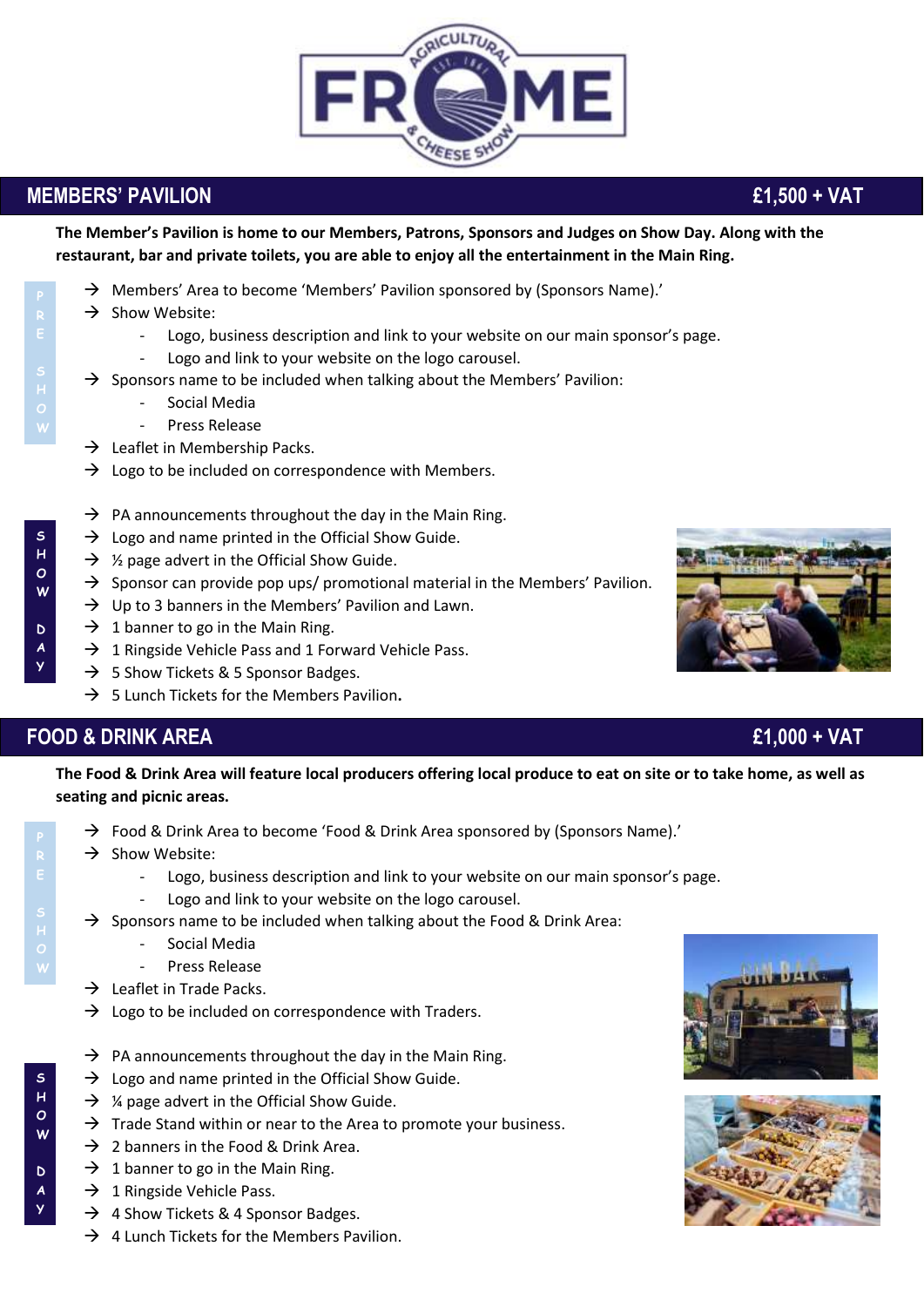### **SHOPPING & CRAFT MARQUEE £1,000 + VAT**

**The Shopping & Craft Marquee will offer a range of shopping opportunities including local handmade gifts, jewellery and photography.** 

- $\rightarrow$  The Shopping & Craft Marquee to become 'Shopping & Craft Marquee sponsored by (Sponsors Name).'
- $\rightarrow$  Show Website:
	- Logo, business description and link to your website on our main sponsor's page.
	- Logo and link to your website on the logo carousel.
- $\rightarrow$  Sponsors name to be included when talking about the Food & Drink Area:
	- Social Media
	- Press Release
- $\rightarrow$  Leaflet in Trade Packs.
- $\rightarrow$  Logo to be included on correspondence with Traders.
- $\rightarrow$  PA announcements throughout the day in the Main Ring.
- $\rightarrow$  Logo and name printed in the Official Show Guide.
- $\rightarrow$  % page advert in the Official Show Guide.
- $\rightarrow$  Trade Stand within or near to the Area to promote your business.
- $\rightarrow$  2 banners in the Shopping & Craft Marquee.
- $\rightarrow$  1 banner to go in the Main Ring.
- $\rightarrow$  1 Ringside Vehicle Pass.
- $\rightarrow$  4 Show Tickets & 4 Sponsor Badges.
- $\rightarrow$  4 Lunch Tickets for the Members Pavilion.

### **COUNTRYSIDE PERSUITS £1,000 + VAT**

**Our Countryside Pursuits area promises an array of free entertainment for children from Axe Throwing, a Climbing Wall and Laser Clay Shooting. As well as an opportunity to learn more about the work that Bees do.** 

- $\rightarrow$  Countryside Pursuits to become 'Countryside Pursuits sponsored by (Sponsors Name).'
- $\rightarrow$  Show Website:
	- Logo, business description and link to your website on our main sponsor's page.
	- Logo and link to your website on the logo carousel.
- $\rightarrow$  Sponsors name to be included when talking about the Food & Drink Area:
	- Social Media
	- Press Release
- $\rightarrow$  Leaflet in Trade Packs.
- $\rightarrow$  Logo to be included on correspondence with Traders.
- $\rightarrow$  PA announcements throughout the day in the Main Ring.
- $\rightarrow$  Logo and name printed in the Official Show Guide.
- $\rightarrow$  % page advert in the Official Show Guide.
- $\rightarrow$  Trade Stand within or near to the Area to promote your business.
- $\rightarrow$  2 banners in the Food & Drink Area.
- $\rightarrow$  1 banner to go in the Main Ring.
- $\rightarrow$  1 Ringside Vehicle Pass.
- $\rightarrow$  4 Show Tickets & 4 Sponsor Badges.
- $\rightarrow$  4 Lunch Tickets for the Members Pavilion.













**W**

**S H O W**

**D A Y**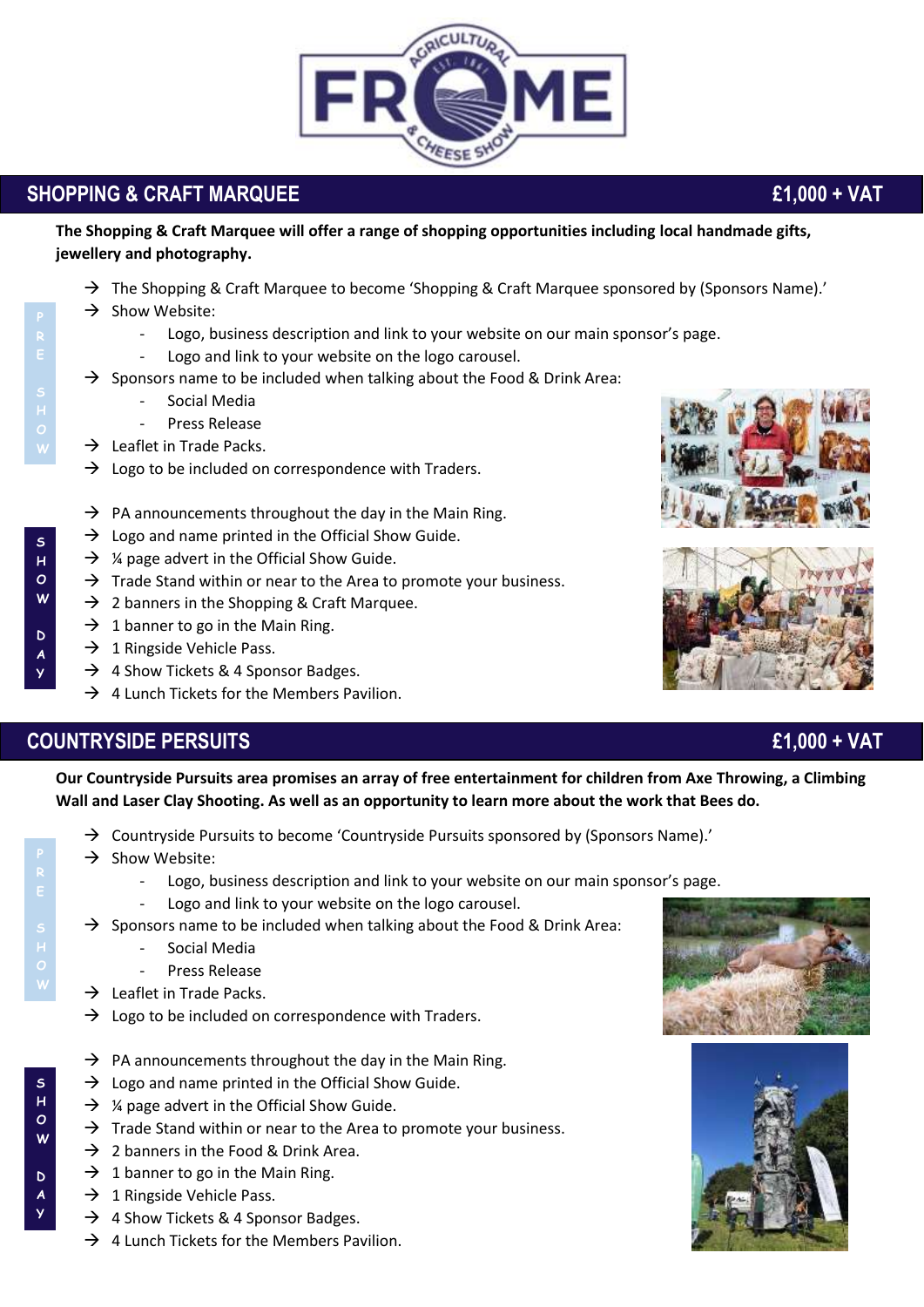### **Be the Headline Sponsor of one of our competitive sections. These include; Cattle, Sheep, Dairy Goats, Pygmy Goats, Horses, Show Jumping, Horticulture, Home & Handicraft, Egg and Fodder & Grain. COMPETITION SECTION SPONSOR £1,000 + VAT**

- $\rightarrow$  Sponsors logo on the front cover of the Schedule.
- $\rightarrow$  Show Website:
	- Logo, business description and link to your website on our main sponsor's page.
	- Logo and link to your website on the logo carousel.
- $\rightarrow$  Sponsors name to be included when talking about the Members' Pavilion:
	- Social Media
	- Press Release
- $\rightarrow$  Leaflet in Competitor Packs.
- $\rightarrow$  Logo to be included on correspondence with Competitors.
- $\rightarrow$  PA announcements throughout the day in the relevant section.
- $\rightarrow$  Logo and name printed in the Official Show Guide.
- $\rightarrow$  % page advert in the Official Show Guide.
- $\rightarrow$  Logo to feature on the Agricultural Village Sponsors board.
- $\rightarrow$  Banner space throughout the relevant section, including rings.
- $\rightarrow$  1 Ringside Vehicle Pass.
- $\rightarrow$  4 Show Tickets & 4 Sponsor Badges.
- $\rightarrow$  4 Lunch Tickets for the Members Pavilion.



**At the Frome Agricultural & Cheese Show we have three pedestrian Gates; YELLOW, RED and BLUE. We are able to tell you exactly how many people your brand was exposed to at the Show through our ticket scanners.** 

- $\rightarrow$  Selected Gate to become '(Colour) Gate sponsored by (Sponsors Name).'
- $\rightarrow$  Show Website:
	- Logo, business description and link to your website on our main sponsor's page.
- $\rightarrow$  Acknowledgement on Social Media.
- $\rightarrow$  PA announcements throughout the day in the Village Green Ring.
- $\rightarrow$  Logo and name printed in the Official Show Guide.
- $\rightarrow$  1/8 page advert in the Official Show Guide.
- $\rightarrow$  Banner Space and Signs at your chosen Gate.
- $\rightarrow$  1 banner to go in the Village Green Ring.
- $\rightarrow$  1 Forward Vehicle Pass.
- $\rightarrow$  2 Show Tickets & 2 Sponsor Badges.
- $\rightarrow$  2 Lunch Tickets for the Members Pavilion.









**H O**

**P**

**S H O W**

**D A Y**

**P**

**H O**

**S H O W**

> **D A Y**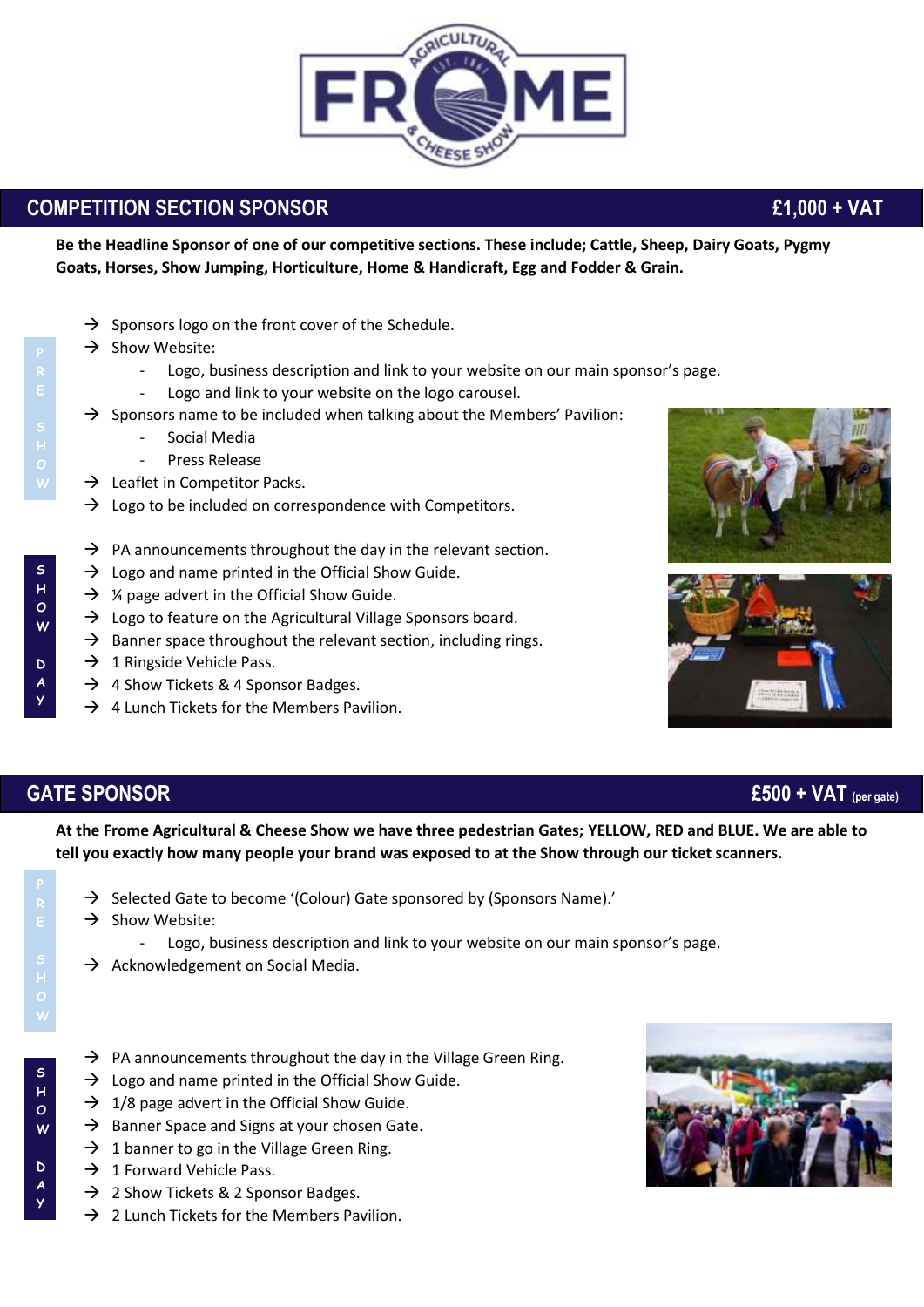

### **ENTERTAINMENT ACTS** *ENTERTAINMENT ACTS*

**This package offers a range of acts to be sponsored including Bob Hogg's Sheepdog and Duck/Geese Display, Dangerous Steve, The Hogg Show, Working Heavy Horses, Wylye Valley Pony Club Mounted Games and so much more!** 

- $\rightarrow$  Show Website:
	- Logo, business description and link to your website on our main sponsor's page.
- $\rightarrow$  Acknowledgement on Social Media.

- $\rightarrow$  PA announcements throughout the day in the Village Green Ring.
- $\rightarrow$  Logo and name printed in the Official Show Guide.
- $\rightarrow$  Banner Space in the Village Green Ring.
- $\rightarrow$  2 Show Tickets.

**S H O W**

**H O W**

**D A Y**

- $\rightarrow$  2 Sponsor Badges for the Members' Pavilion.
- $\rightarrow$  2 Lunches for Show Day.
- $\rightarrow$  1 Forward Parking Pass.







| <b>MORE PACKAGES AVAILABLE:</b> |                |
|---------------------------------|----------------|
| $\star$ SHOW TICKETS            | $£2,000 + VAT$ |
| $\star$ ROSETTES                | $£1,200 + VAT$ |
| $\star$ PRIZE CARDS $^{\circ}$  | $£1,000 + VAT$ |
| $\rightarrow$ VEHICLE PASSES .  | $£1,000 + VAT$ |

### *GET IN TOUCH!*

To discuss any of the above packages, please do not hesitate to get in contact. We look forward to welcoming you to this year's Frome Agricultural & Cheese Show.

### **Charlotte O'Neill**

**E:** [info@fromecheeseshow.com](mailto:info@fromecheeseshow.com) **T:** 01373 463600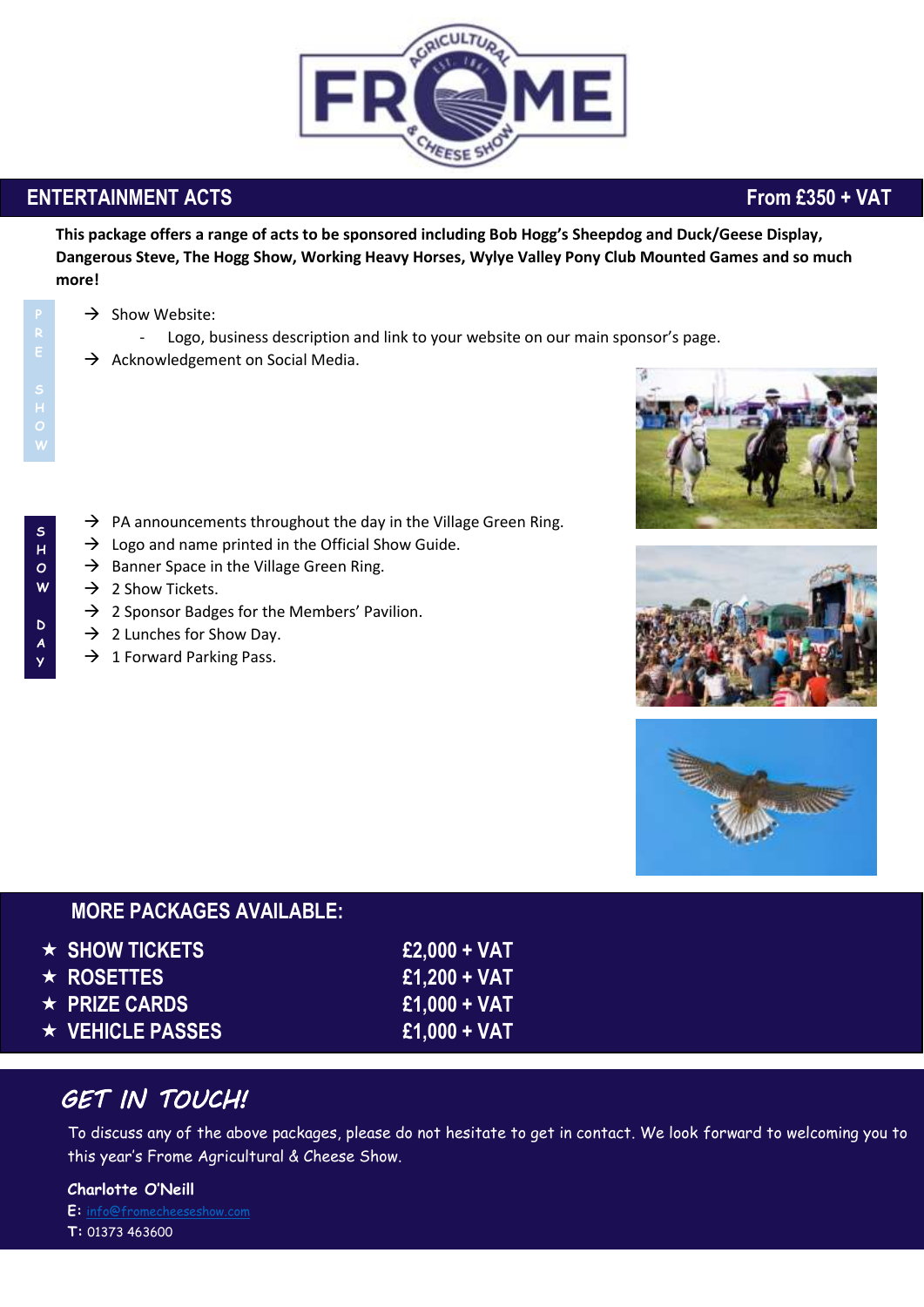

**The Frome Agricultural & Cheese Show can offer you a sponsorship package to suit your requirements. We can offer you brand exposure pre, during and post Show. Below are our BRONZE, SILVER and GOLD sponsorship packages which can be tailored to suit your business needs.**

### **BRONZE £150 + VAT**

- $\rightarrow$  Sponsorship of a competition class.
- $\rightarrow$  Acknowledgment in the relevant Schedule and Official Show Guide.
- $\rightarrow$  Logo on the Show Website.
- $\rightarrow$  PA announcements during judging of sponsored section.
- $\rightarrow$  1 Banner to be displayed within the Show.
- $\rightarrow$  2 Show Tickets.
- $\rightarrow$  2 Sponsor Badges for the Members' Pavilion.

 **SILVER £250 - £350 + VAT**

- $\rightarrow$  Sponsorship of a competition class.
- $\rightarrow$  Acknowledgment in the relevant Schedule and Official Show Guide.
- $\rightarrow$  Logo and link on the Show Website.
- $\rightarrow$  PA announcements during judging of sponsored section.
- $\rightarrow$  1 Banner to be displayed within the Show.
- $\rightarrow$  2 Show Tickets.
- $\rightarrow$  2 Lunch Tickets.
- $\rightarrow$  2 Sponsor Badges for the Members' Pavilion.
- $\rightarrow$  2 Forward Parking Passes.

### **GOLD £400 - 500 + VAT**

- $\rightarrow$  Sponsorship of a competition class.
- $\rightarrow$  Presentation of an award in the sponsored class.
- $\rightarrow$  Acknowledgment in the relevant Schedule and Official Show Guide.
- $\rightarrow$  Logo in the Official Show Guide.
- $\rightarrow$  Logo and link on the Show Website and logo carousel.
- $\rightarrow$  PA announcements during judging of sponsored section.
- $\rightarrow$  Acknowledgement on Social Media.
- $\rightarrow$  2 Banners to be displayed within the Show.
- $\rightarrow$  4 Show Tickets.
- $\rightarrow$  4 Sponsor Badges for the Members' Pavilion.
- $\rightarrow$  4 Lunches for Show Day.
- $\rightarrow$  3 Forward Parking Passes.